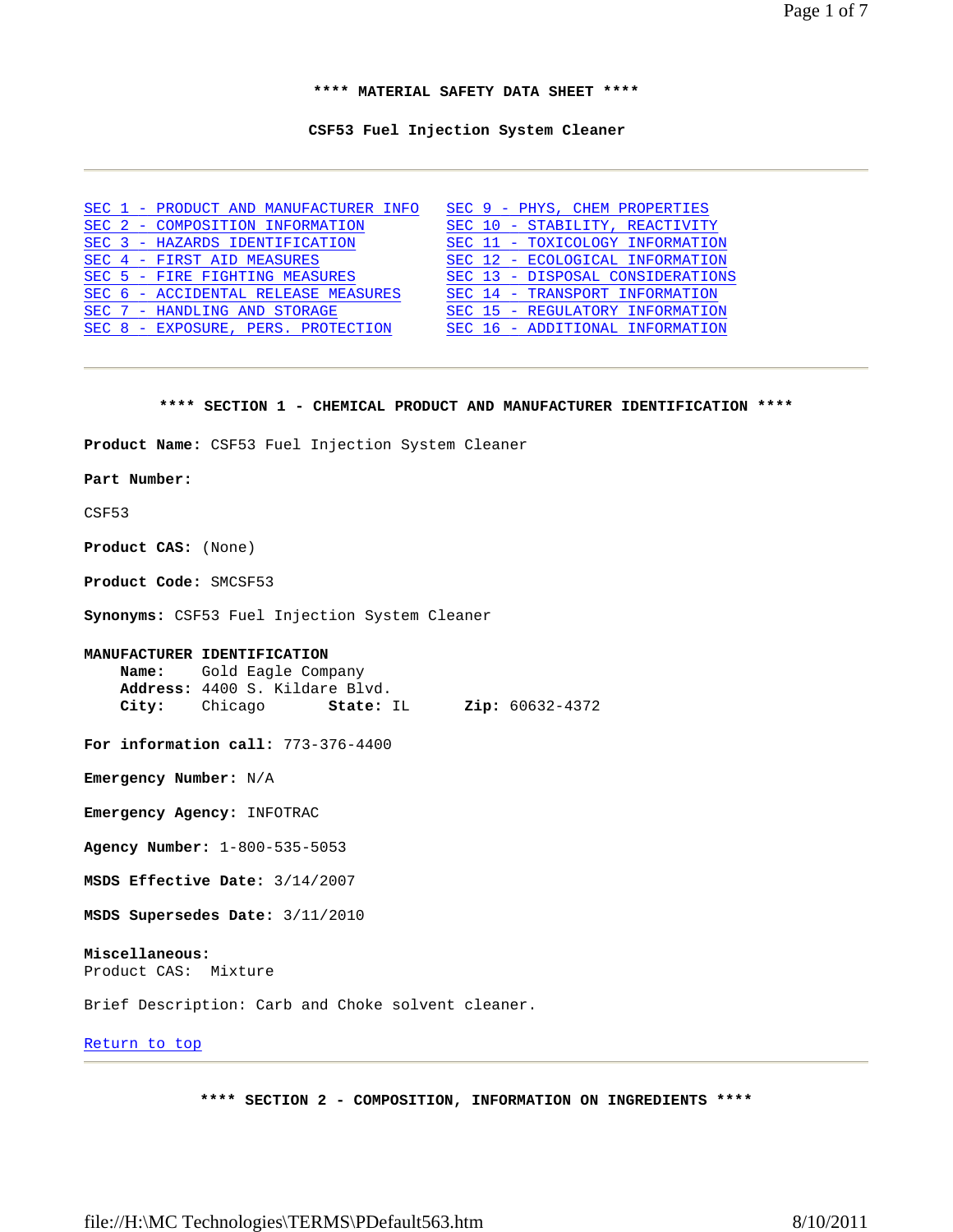| Chemical Name     | CAS             | <b>MIN</b> | <b>MAX</b> |
|-------------------|-----------------|------------|------------|
| Isopropanol       | $67 - 63 - 0$   | 0          | 30         |
| Diacetone Alcohol | $123 - 42 - 2$  | 0          | 10         |
| Xylene            | $1330 - 20 - 7$ | 0          | 60         |
| Miscellaneous:    |                 |            |            |
| CHEMICAL NAME     | LIMIT VALUES    |            |            |
| Diacetone Alcohol | PEL 50 ppm      |            |            |
|                   | PEL 240 mg/m3   |            |            |
| Isopropanol       | PEL 400 ppm     |            |            |
|                   | PEL 980 mg/m3   |            |            |
| Xylene            | PEL 100 ppm     |            |            |
|                   | $435 \,$ mg/m3  |            |            |

# Return to top

**\*\*\*\* SECTION 3 - HAZARDS IDENTIFICATION \*\*\*\*** 

# **EMERGENCY OVERVIEW:**

**NFPA: Health:** 1 **Fire:** 3 **Reactivity:** 0 **Specific Hazard:** None

**HMIS: Health:** 1 **Flammability:** 3 **Reactivity:** 0 **PPE:** B

#### **Miscellaneous:**

This product does not contain any components above de minimus concentrations that are considered carcinogenic by OSHA, IARC or NTP.

#### **POTENTIAL HEALTH EFFECTS**

**Target Organs/Primary Route(s) of Entry:**

#### **Eye:**

Irritant.

# **Skin:**

Irritant.

#### **Ingestion:**

Low level of toxicity, small amounts of liquid aspirated into the respiratory system during ingestion may cause pulmonary edema.

#### **Inhalation:**

Narcotic chemical affecting central nervous system resulting in: dizziness, nausea, visual impairment, narcosis and muscular impairment.

# **Miscellaneous:**

#### Return to top

# **\*\*\*\* SECTION 4 - FIRST AID MEASURES \*\*\*\***

# **Eye:**

If the product contacts the eyes, immediately wash the eyes with large quantities of room temperature water for at least 15 minutes, occasionally lifting the lower and upper lids. Get medical attention immediately. A follow up visit to an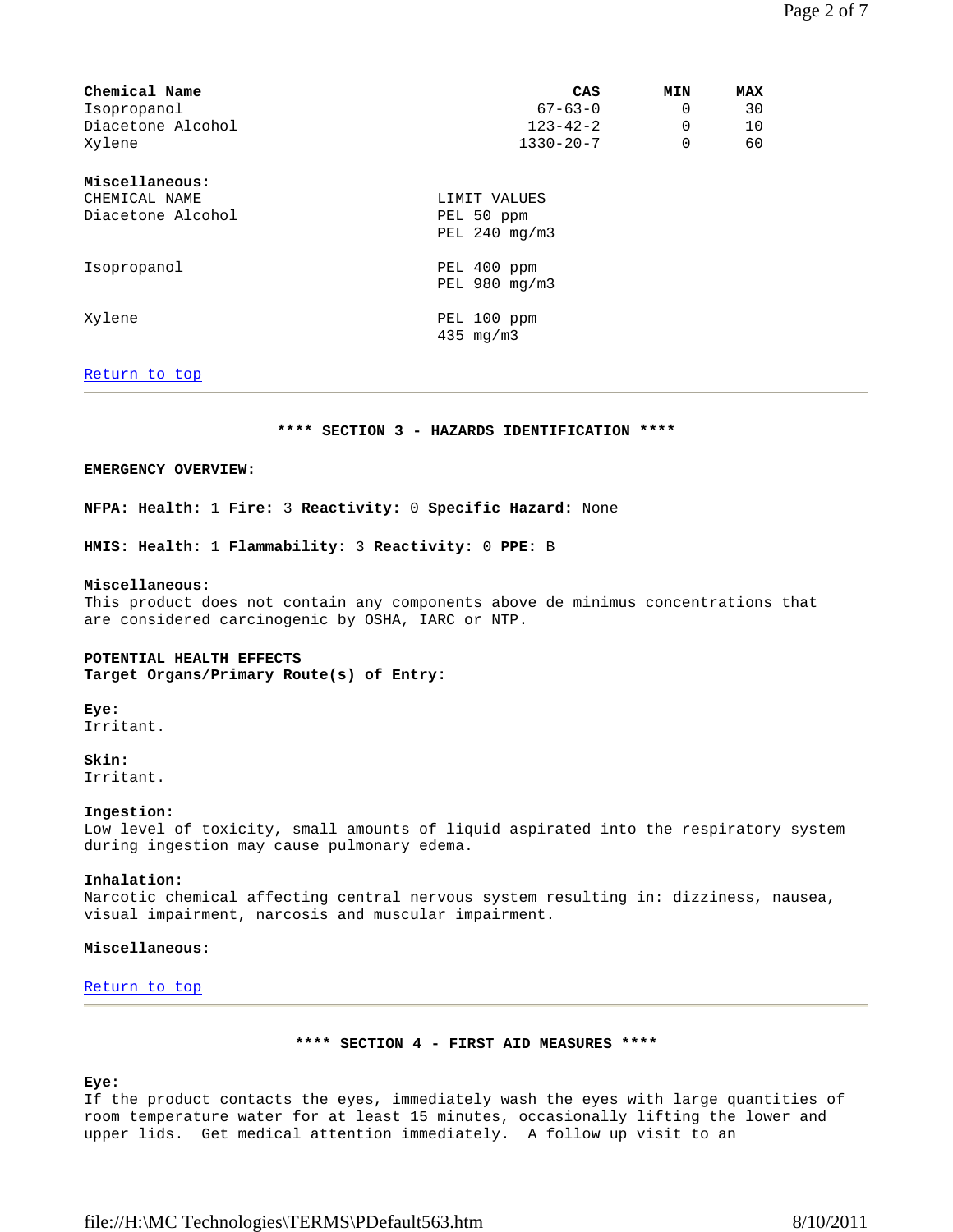ophthalmologist should be made. Contact lenses should not be worn when working with this chemical.

# **Skin:**

If the product contacts the skin, promptly wash the contaminated skin with soap and water for at least 15 minutes. If this product penetrates the clothing, promptly remove the clothing and wash the skin with soap and water. Systemic effects may be delayed 18 to 72 hours, therefore keep individual under observation.

# **Ingestion:**

If the product is ingested. DO NOT INDUCE A PERSON TO VOMIT. Get medical attention immediately.

#### **Inhalation:**

Move the exposed person to fresh air at once and call emergency medical care. If breathing has stopped, give artificial respiration. If breathing is difficult, give humidified oxygen.

# **Notes to Physician:**

No data available.

Return to top

# **\*\*\*\* SECTION 5 - FIRE FIGHTING MEASURES \*\*\*\***

**Flash Point:** 54 F. (12.2 C.) TOC

**AutoIgnition Temperature:** N/A

# **Flammable Limits Lower Limit:** Explosive Limit (LEL): 1.0

**Upper Limit:** Explosive Limit (UEL): 7.0

#### **Extinguishing Media:**

Use halon replacement or carbon dioxide extinguishers or alcohol foam for small fires. Water spray or fog can cool fire but may not be effective in extinguishing fire. Large fires should be extinguished with alcohol foam. Use water spray to cool containers exposed to fire. Containers may explode in heat or fire.

#### **Unusual Fire and Explosion Hazards:**

Dangerous fire and explosion hazard when exposed to heat or flame. Isopropanol is extremely flammable and forms explosive mixtures with air. Isopropanol vapors may travel considerable distance to a source of ignition and flash back.

#### **Special Fire Fighting Procedures:**

Wear NIOSH approved SCBA respirator in the positive pressure mode and chemical protective clothing.

# **General Information:**

Flammable Limits: 1.0 to 7.0

# Return to top

#### **\*\*\*\* SECTION 6 - ACCIDENTAL RELEASE MEASURES \*\*\*\***

Small Spill: Remove sources of heat or ignition, provide adequate ventilation,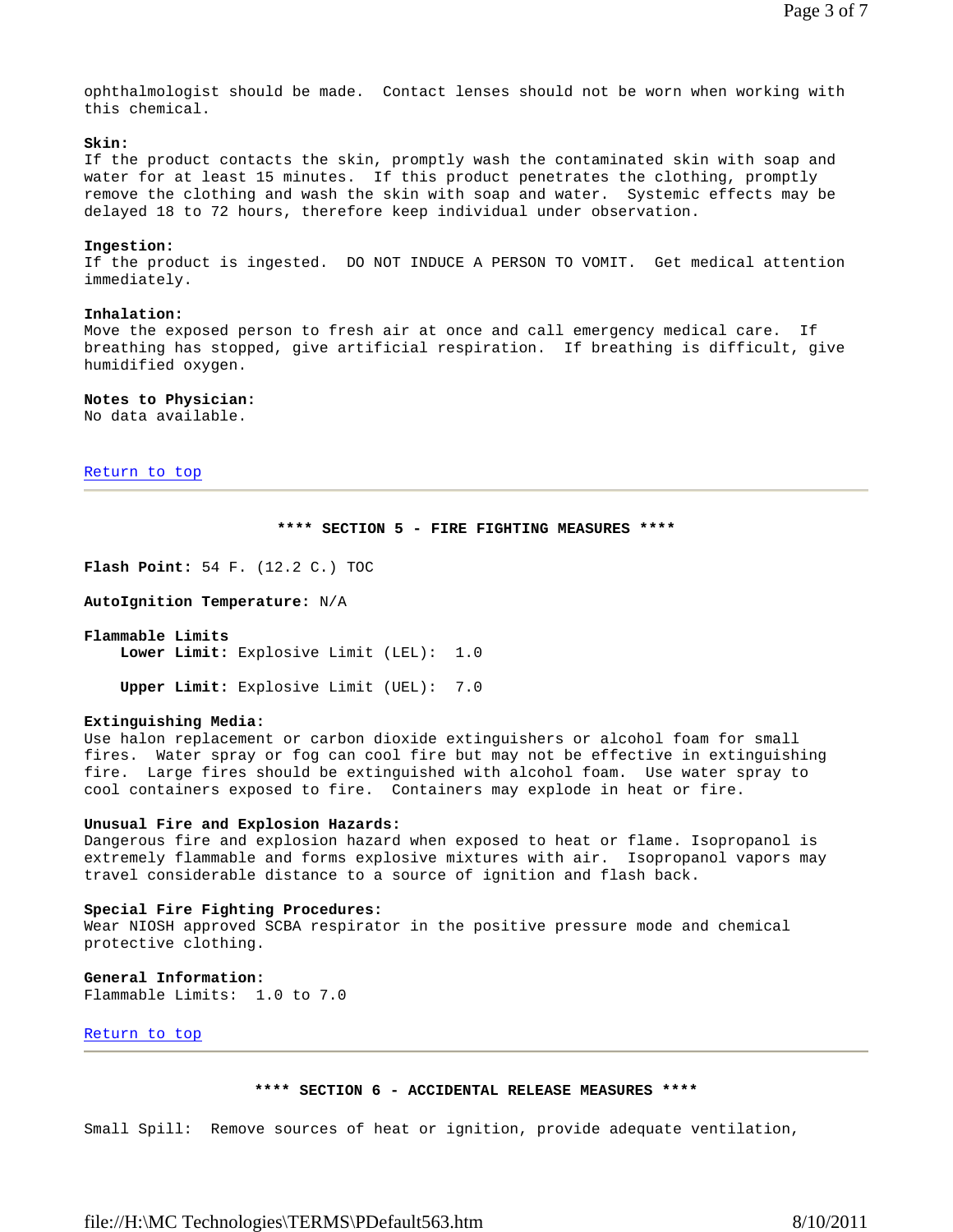contain leak using absorbent, inert, non-combustible material.

Large Spill: Contain spill, transfer to secure containers. In the event of an uncontrolled material release, the user should determine if release is reportable under applicable laws and regulations.

#### Return to top

#### **\*\*\*\* SECTION 7 - HANDLING AND STORAGE \*\*\*\***

#### **Handling:**

See other sections of MSDS.

#### **Storage:**

See other sections of MSDS.

Return to top

#### **\*\*\*\* SECTION 8 - EXPOSURE CONTROLS, PERSONAL PROTECTION \*\*\*\***

# **GENERAL HYGIENE CONSIDERATIONS:**

Use normal hygiene practices.

#### **OTHER PRECAUTIONS:**

Product is flammable, handle accordingly.

#### **ENGINEERING CONTROLS:**

Local Exhaust: Provide local ventilation to maintain exposure levels below recommended exposure limits.

Mechanical (General): In confined spaces, mechanical ventilation may be required.

# **PERSONAL PROTECTIVE EQUIPMENT**

#### **Eyes/face:**

Use splash proof chemical, safety goggles or appropriate full-face respirator. Contact lenses should not be worn when working with this chemical.

#### **Skin:**

Use oil impervious gloves as required.

#### **Respirators:**

Do not use air purifying respirator. Use appropriate NIOSH approved supplied or self contained respirator. Respirators must be selected based on the airborne levels found in the workplace and must not exceed the working limits of the respirator.

#### **Other Protective Clothing/Equipment:**

If there is a possibility of exposure of an individual's body to the product, wear body-covering work clothes to avoid prolonged or repeated exposure.

Return to top

**\*\*\*\* SECTION 9 - PHYSICAL AND CHEMICAL PROPERTIES \*\*\*\***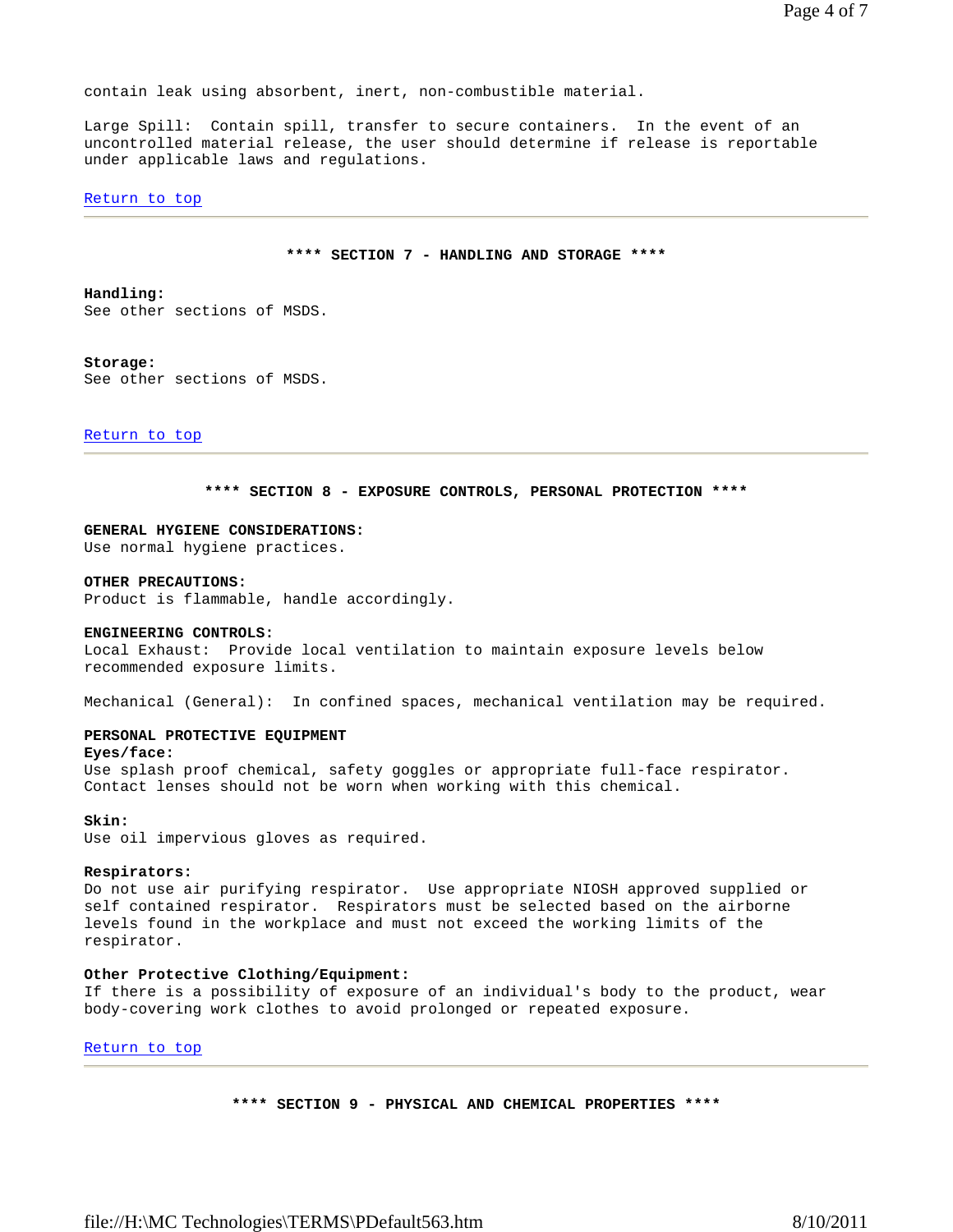# **Appearance/Odor:** Water white liquid, solvent odor. **pH:** N/A **Vapor Pressure:** (MM H): N/A **Vapor Density(Air=1):** GT 1.0 **Evaporation Rate:** N/A **Viscosity:** N/A **Boiling Point:** 160 F. (71.1 C.) **Freezing/Melting Point:** N/A **Decomposition Temperature:** N/A **Solubility in Water:** Partial **Specific Gravity:** 0.86 **Molecular Formula:** N/A **Molecular Weight:** N/A **VOC Coating (minus water):** 0 Lbs/Gallon **Coating Density :** 0 Lbs/Gallon **Solvent Density :** 0 Lbs/Gallon **Percent Solvent (volume):** 0 **Percent Solids (volume):** 0 **Percent Water (volume):** 0 **Percent Volatile by Weight:** 0 **Miscellaneous:** % Volatile/Volume: 100.0 Percent Solvent (Volume): N/A Percent Solids (Volume): N/A Percent Water (Volume): N/A

Product is a flammable, keep away from sources of ignition, combustibles, oxidizing materials and acid. Store in an area equipped with automatic sprinklers or fire extinguishing system. Empty containers contain product residues, assume emptied containers to have same hazards as full containers.

Return to top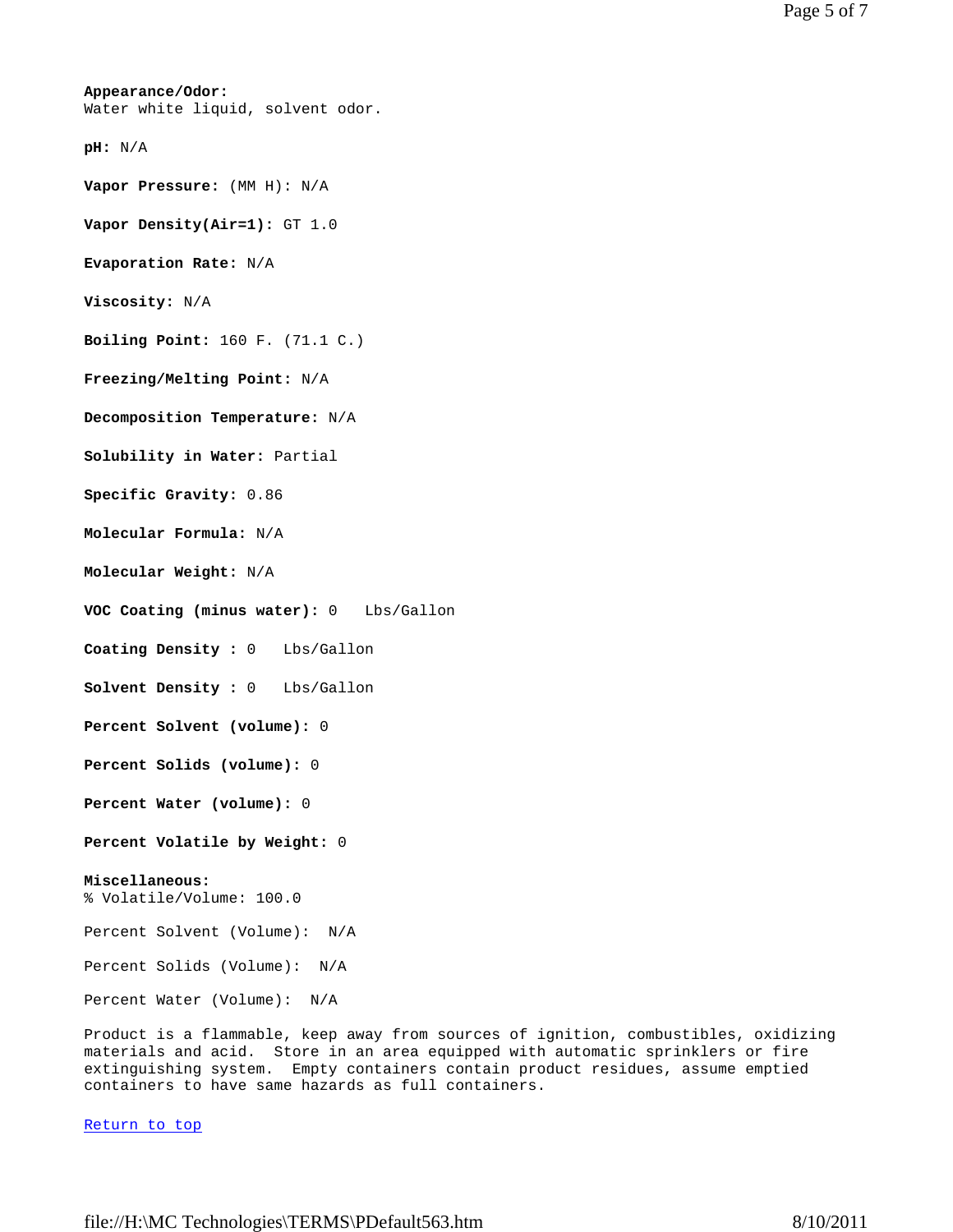# **\*\*\*\* SECTION 10 - STABILITY AND REACTIVITY \*\*\*\***

**Chemical Stability:** Stable: Yes

# **Conditions to Avoid:**

Store in well ventilated place away from sources of ignition, combustibles, oxidizing materials and acid.

# **Incompatibilities with Other Materials:**

Strong oxidizing agents, amines, chlorinated compounds and caustic materials.

**Hazardous Decomposition Products:** Excessive heating and/or incomplete combustion will produce carbon monoxide.

# **Hazardous Polymerization:**

Hazardous Polymerization May Occur: No

Return to top

# **\*\*\*\* SECTION 11 - TOXICOLOGICAL INFORMATION \*\*\*\***

No data available.

Return to top

#### **\*\*\*\* SECTION 12 - ECOLOGICAL INFORMATION \*\*\*\***

No data available.

Return to top

#### **\*\*\*\* SECTION 13 - DISPOSAL CONSIDERATIONS \*\*\*\***

Dispose of product in accordance with local, state, and federal regulations. Before attempting clean up, refer to other sections of MSDS for hazard warning information.

Return to top

# **\*\*\*\* SECTION 14 - TRANSPORT INFORMATION \*\*\*\***

**Transportation Information:** Shipping Information (CFR 49 and IMDG):

Proper Shipping Name: Consumer Commodity DOT Hazard Class: ORM-D DOT UN Number: None required. IMDG Shipping Name: Flammable Liquids, N.O.S. (Xylene, Isopropanol, Diacetone Alcohol), 3, UN1993, PGII, EmS#:3-07. Limited Quantity

**Label Information:** No data available.